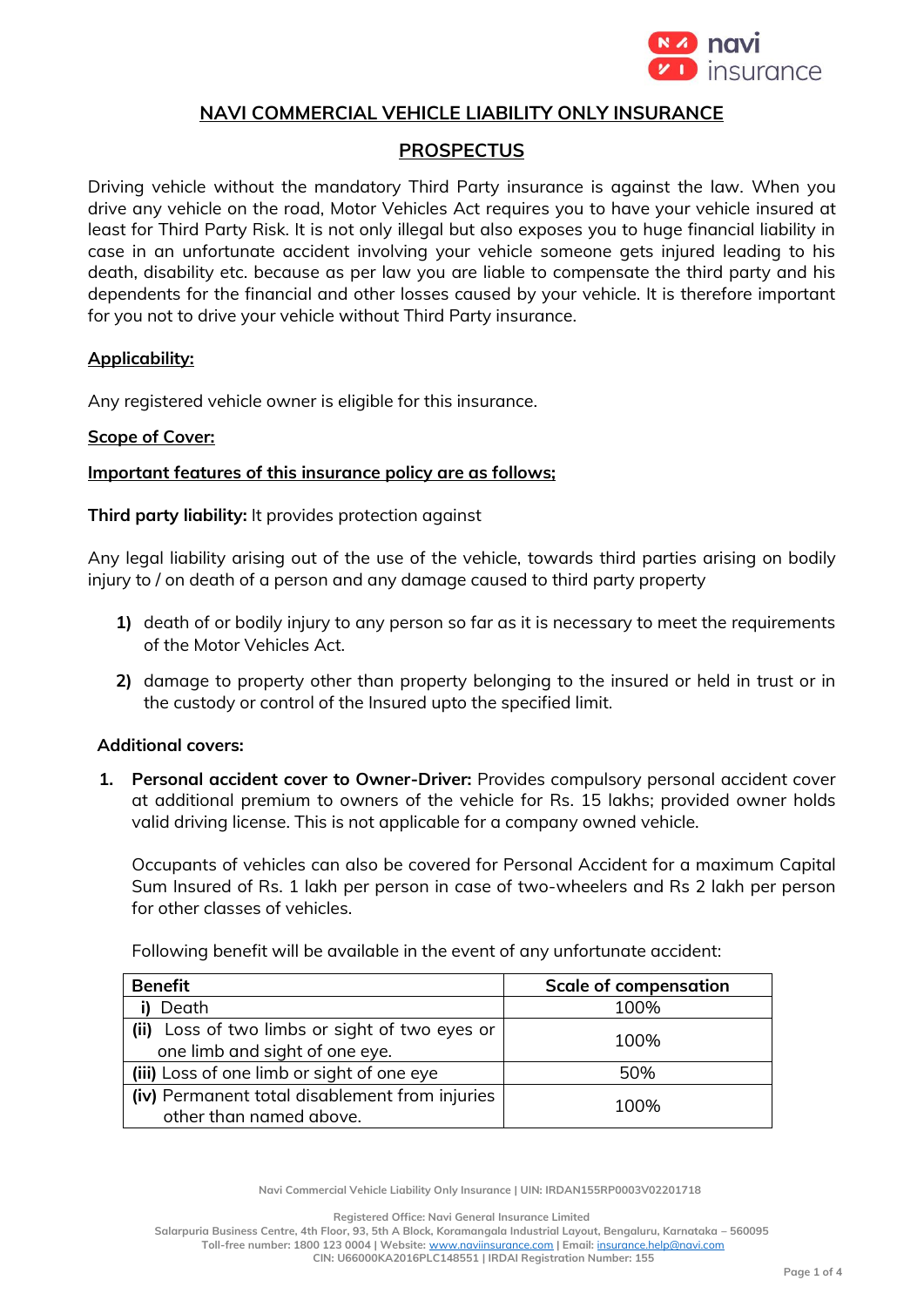

## **2. Additional Legal liabilities:**

You may also opt to protect yourself from following additional legal liabilities at an additional premium

- Wider Legal Liability for Paid driver/conductor/cleaner employed.
- Legal Liability for Employees travelling in/driving the vehicle other than paid driver.
- Legal Liability for Non-fare paying passengers

## **GENERAL EXCEPTIONS**

The Company shall not be liable

- **1.** if the vehicle insured herein is used otherwise than in accordance with the 'Limitations as to Use' provision.
- **2.** If vehicle is driven by any person other than a Driver as stated in the Driver's Clause.
- **3.** in respect of any claim arising out of any contractual liability.
- **4.** in respect of an employee during the course of employment except so far as is necessary to meet the requirements of the Motor Vehicles Act.
- **5.** in respect of death or bodily injury to any person (other than a passenger carried by reason of or in pursuance of a contract of employment) except so far as is necessary to meet the requirements of the Motor Vehicles Act.
- **6.** War, Invasion, the Act of foreign enemies, hostilities or warlike operations (whether before or after declaration of war), Civil War, Mutiny, Rebellion Military or usurped power, nuclear weapons material.

# *(Note: the above is a partial listing of the policy exclusions. Please refer to the policy document for the full listing)*

### **Cancellation:**

**Cancellation by Insured** - Policy/certificate can be cancelled at any time by giving 15 days' prior written notice to Insurer. Refund of premium shall be computed in accordance with company's short period rate for the period the Policy has been in force provided no claim has occurred up to the date of cancellation. Proof of insurance elsewhere must be provided to us for cancellation of policy.

**Cancellation by Insurer** - The Company may cancel the policy by sending fifteen days' notice by recorded delivery to the insured at insured's last known address on the grounds of misrepresentation, fraud, non-disclosure of material facts or non-cooperation. In the event of cancellation of this Policy on grounds of misrepresentation, fraud, non-disclosure of material facts, the policy shall stand cancelled ab-initio and there will be no refund of premium. In the event the policy is cancelled on the grounds of non-cooperation of the insured then the premium shall be computed and retained in accordance with company's short period rate for the period the Policy has been in force provided no claim has occurred up to the date of cancellation.

Under any of the above cancellations, in the event a claim has occurred in which case there shall be no refund of premium.

**Navi Commercial Vehicle Liability Only Insurance | UIN: IRDAN155RP0003V02201718**

**Registered Office: Navi General Insurance Limited**

**Salarpuria Business Centre, 4th Floor, 93, 5th A Block, Koramangala Industrial Layout, Bengaluru, Karnataka – 560095**

**Toll-free number: 1800 123 0004 | Website:** [www.naviinsurance.com](http://www.naviinsurance.com/) **| Email:** [insurance.help@navi.com](mailto:insurance.help@navi.com)

**CIN: U66000KA2016PLC148551 | IRDAI Registration Number: 155**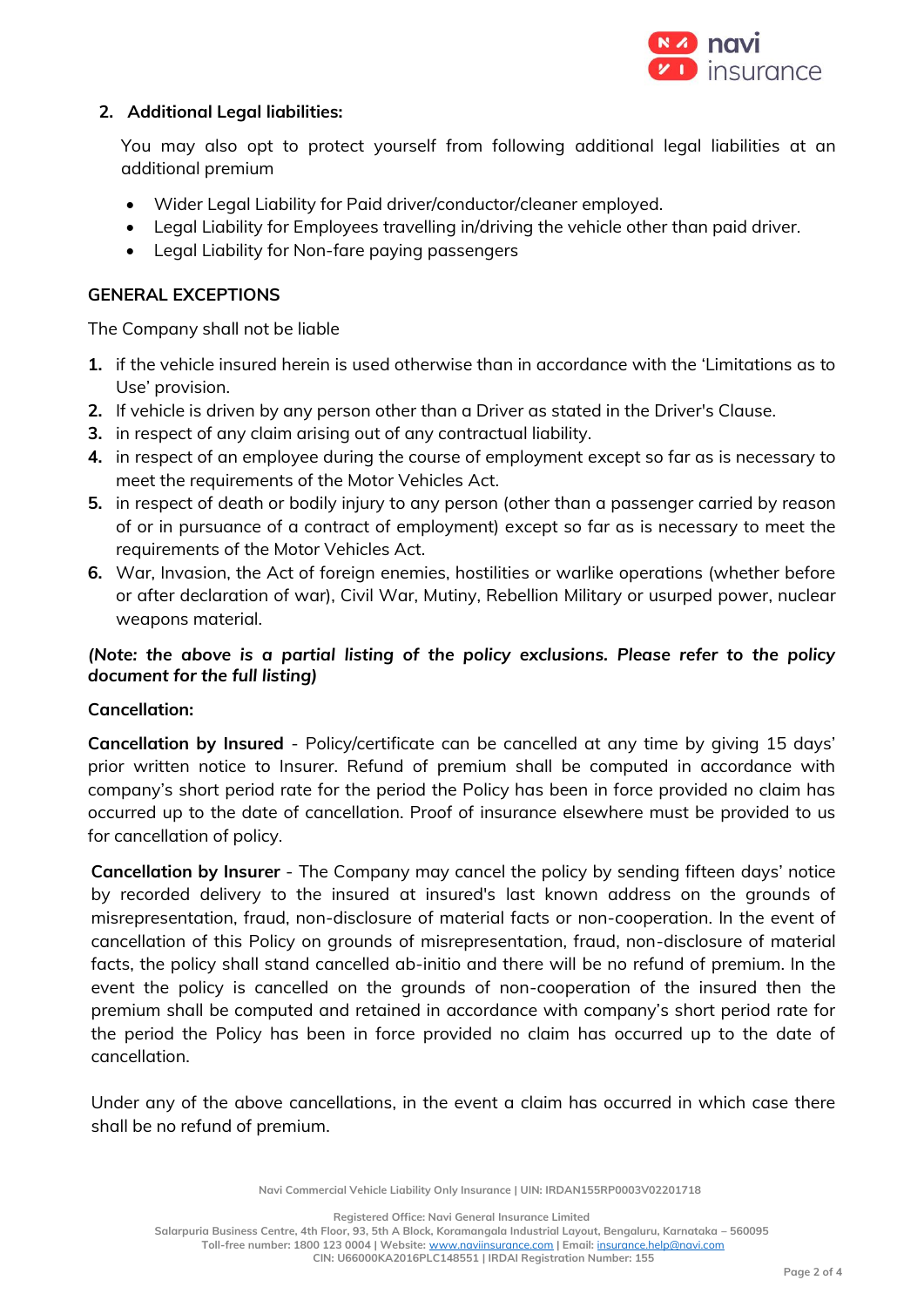

Return of the premium by the Company will be subject to retention of the minimum premium of Rs. 100/- (or Rs. 25/- in respect of vehicles specifically designed/modified for use by blind/handicapped/ mentally challenged persons).

Where the ownership of the vehicle is transferred, the Policy cannot be cancelled unless evidence that the vehicle is insured elsewhere is produced.

### **Short period table**

| <b>PERIOD</b>                                 | % OF ANNUAL PREMIUM RATE |
|-----------------------------------------------|--------------------------|
| Not exceeding 1 month                         | 20%                      |
| Exceeding 1 month but not exceeding 2 months  | 30%                      |
| Exceeding 2 months but not exceeding 3 months | 40%                      |
| Exceeding 3 months but not exceeding 4 months | 50%                      |
| Exceeding 4 months but not exceeding 5 months | 60%                      |
| Exceeding 5 months but not exceeding 6 months | 70%                      |
| Exceeding 6 months but not exceeding 7 months | 80%                      |
| Exceeding 7 months but not exceeding 8 months | 90%                      |
| Exceeding 8 months                            | Full annual premium/rate |

#### **Premium**

Third Party Premium is currently regulated by IRDAI. IRDAI reviews the premium annually and publishes the premium rate to be charged for various classes of vehicles. We will charge premium as published by IRDAI.

### **Claims Procedure**

We are here to help you. We request you to register a claim by contacting our 24-hour Toll Free Helpline on \_\_\_\_\_\_\_. Please intimate the help desk as soon as a claim occurs so that we can provide you quick and effective assistance and service. You can also register a claim by email on \_\_\_\_\_\_\_\_\_\_\_\_\_\_\_\_

While registering the claim, the following information will help us serve you better:

- Your contact numbers
- Policy number
- Name of insured
- Date and time of loss
- Location of loss
- Nature and approximate extent of loss
- Place and contact details of the person at the loss location

We will require following documents to process your claim. You may provide the same to enable us to promptly settle your claim.

**Navi Commercial Vehicle Liability Only Insurance | UIN: IRDAN155RP0003V02201718**

**Registered Office: Navi General Insurance Limited**

**Salarpuria Business Centre, 4th Floor, 93, 5th A Block, Koramangala Industrial Layout, Bengaluru, Karnataka – 560095**

**Toll-free number: 1800 123 0004 | Website:** [www.naviinsurance.com](http://www.naviinsurance.com/) **| Email:** [insurance.help@navi.com](mailto:insurance.help@navi.com)

**CIN: U66000KA2016PLC148551 | IRDAI Registration Number: 155**